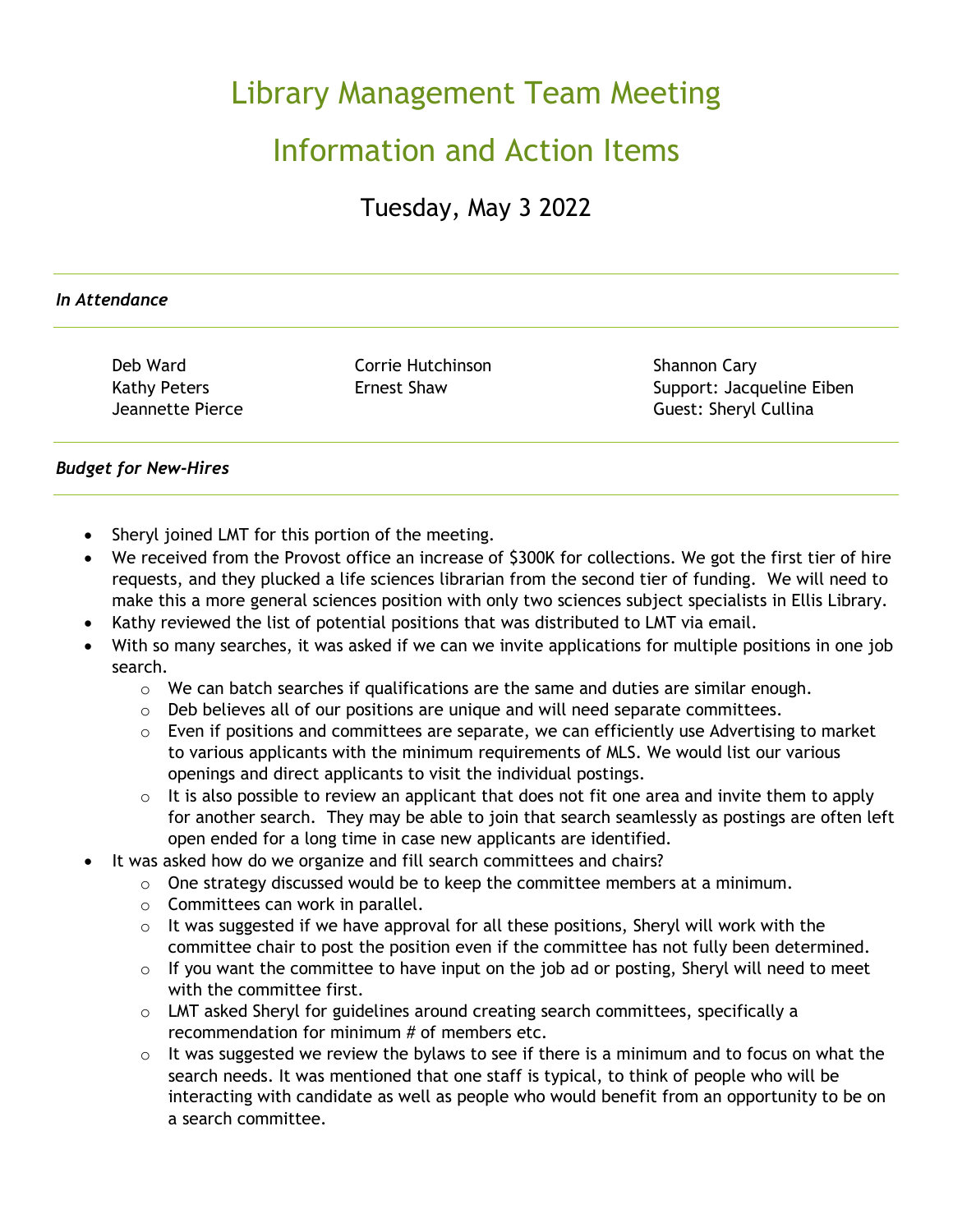- It was suggested to begin the process for many of these openings in the fall so that we can make offers in the Spring before they renew their current contracts.
- Kathy outlined areas she would like Sheryl's assistance.
- NTT are now using the same business process as TTT. Campus holds applications for 15 days and then runs them through a screening processes. The committee will get the candidates around the same time. Chairs get an email that they have hit the 30 day mark to move the process forward. Scheduled check-ins with Campus HR are structured into the process: first round of interviews are usually a phone screening, then the results will be screened by our Academic Diversity Recruitment Specialist to look for any problems in process and to make sure the committee is following through on what they want to achieve.

Action: Division heads and Kathy will meet to discuss timeline and priorities.

Action: Kathy will join Jeannette and Deb's meeting about restructuring RAIS as well as the next Division Heads meeting.

#### *Shared HR Professional*

• Kathy gave a brief history of HR Officers in the Libraries. Last year we agreed to invest money into the HR Professional salary with the understanding that Sheryl would be able to give us more hands on help. However, Sheryl has only been designated to give Libraries 10% of her time. We may need to work with Campus HR next year to obtain a HR Professional that can give more time and support to Libraries.

## *Celebration of Service*

- We are moving forward with an in person Celebration of Service.
- We are looking at the last week of May, but many have expressed conflicts with that week.
- Shannon contacted MULSA to see if they have money to provide food.
- We will probably be able to use 201.

Action: Kathy will provide names of honorees to Shannon.

Action: Shannon will work with Jacqueline to find a good date. Possibly the first week of June.

Action: Shannon will contact supervisors to provide comments.

#### *Celebration of building staff*

• Deb would like to host a reception for current Ellis building entities in August.

#### *Overnight hours and communication with students*

• Not many students have been in the libraries during the overnight hours.